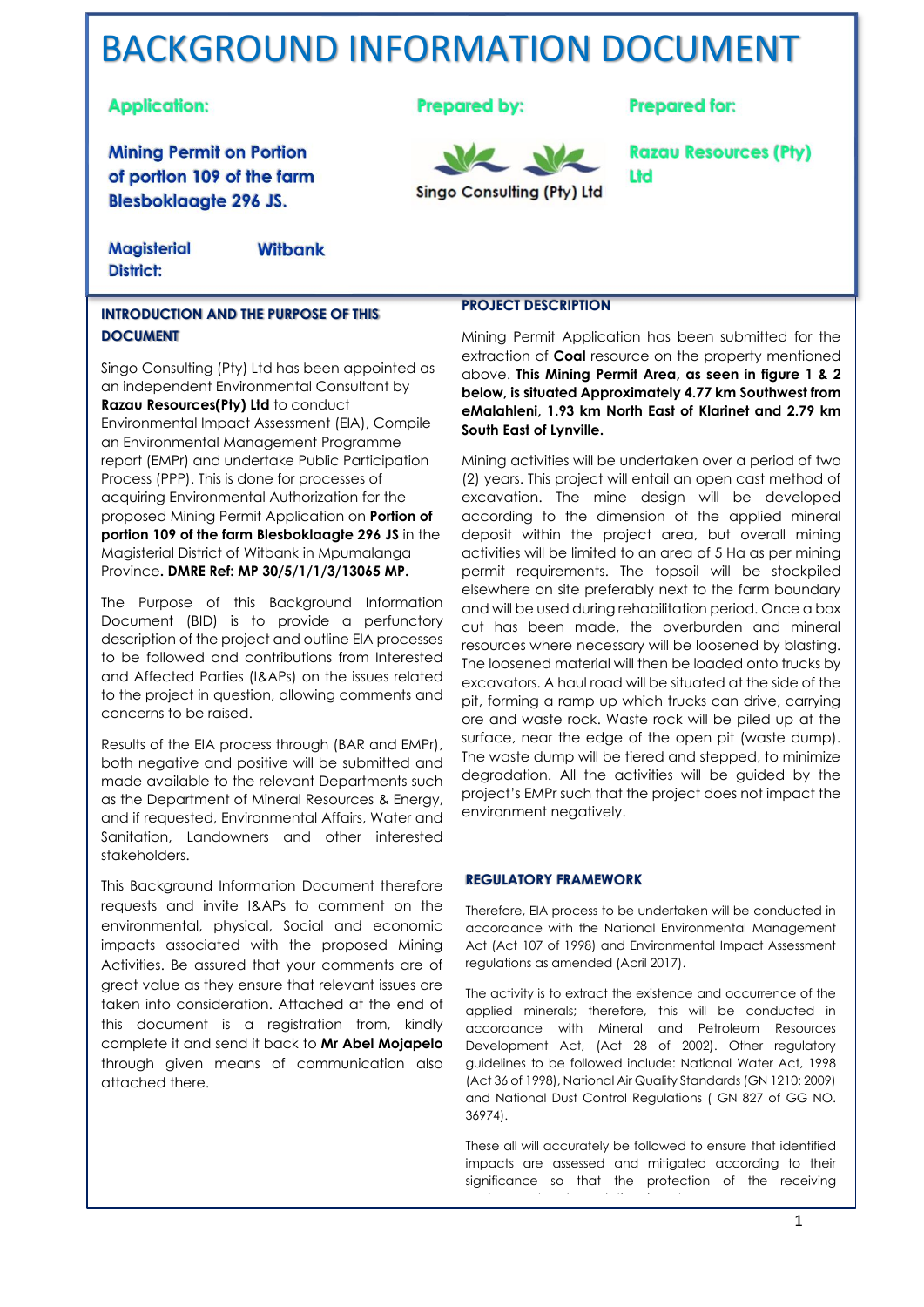

**Figure 1: Locality Map of the proposed project area**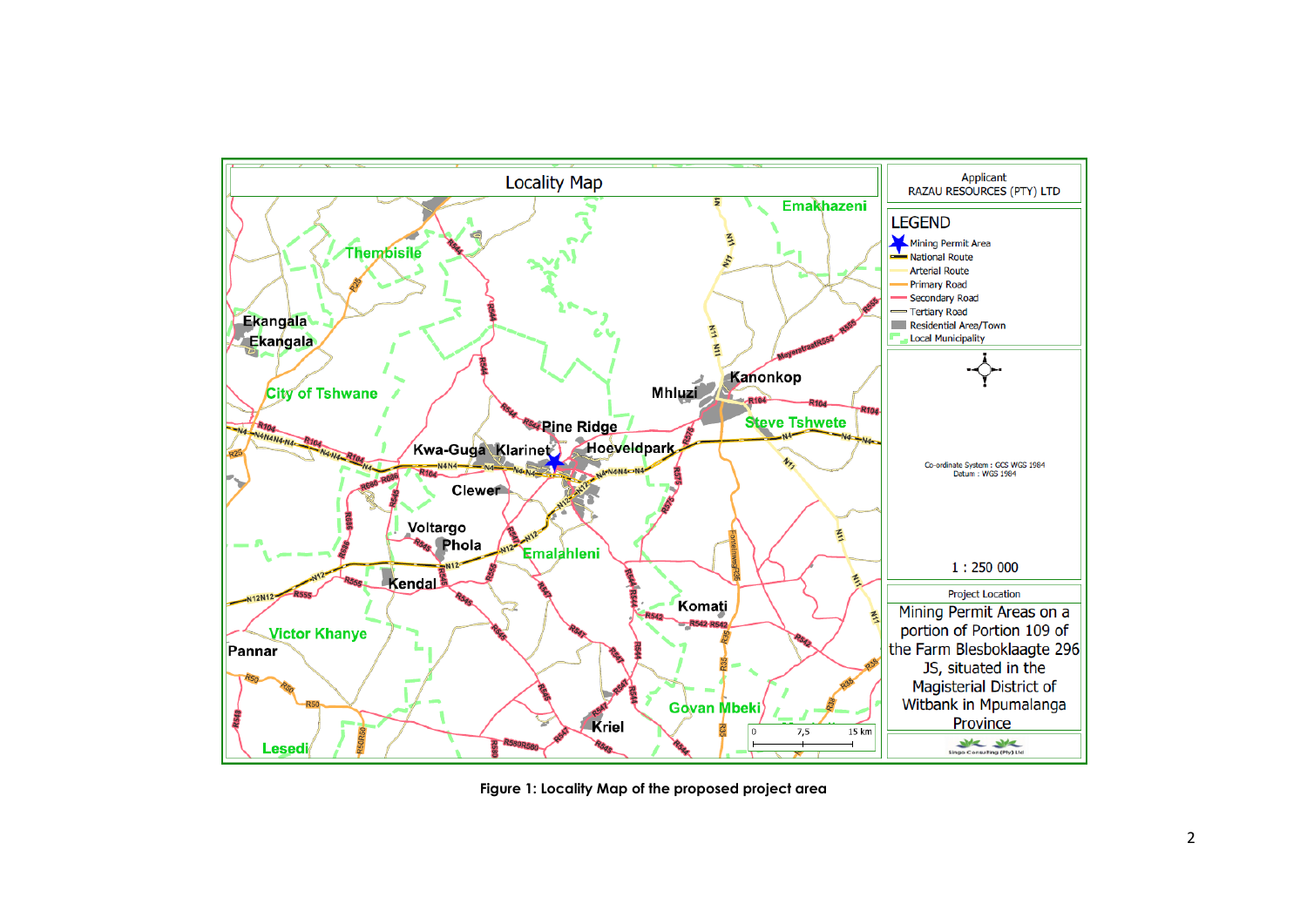

**Figure 2: Google Earth Map of the proposed project area**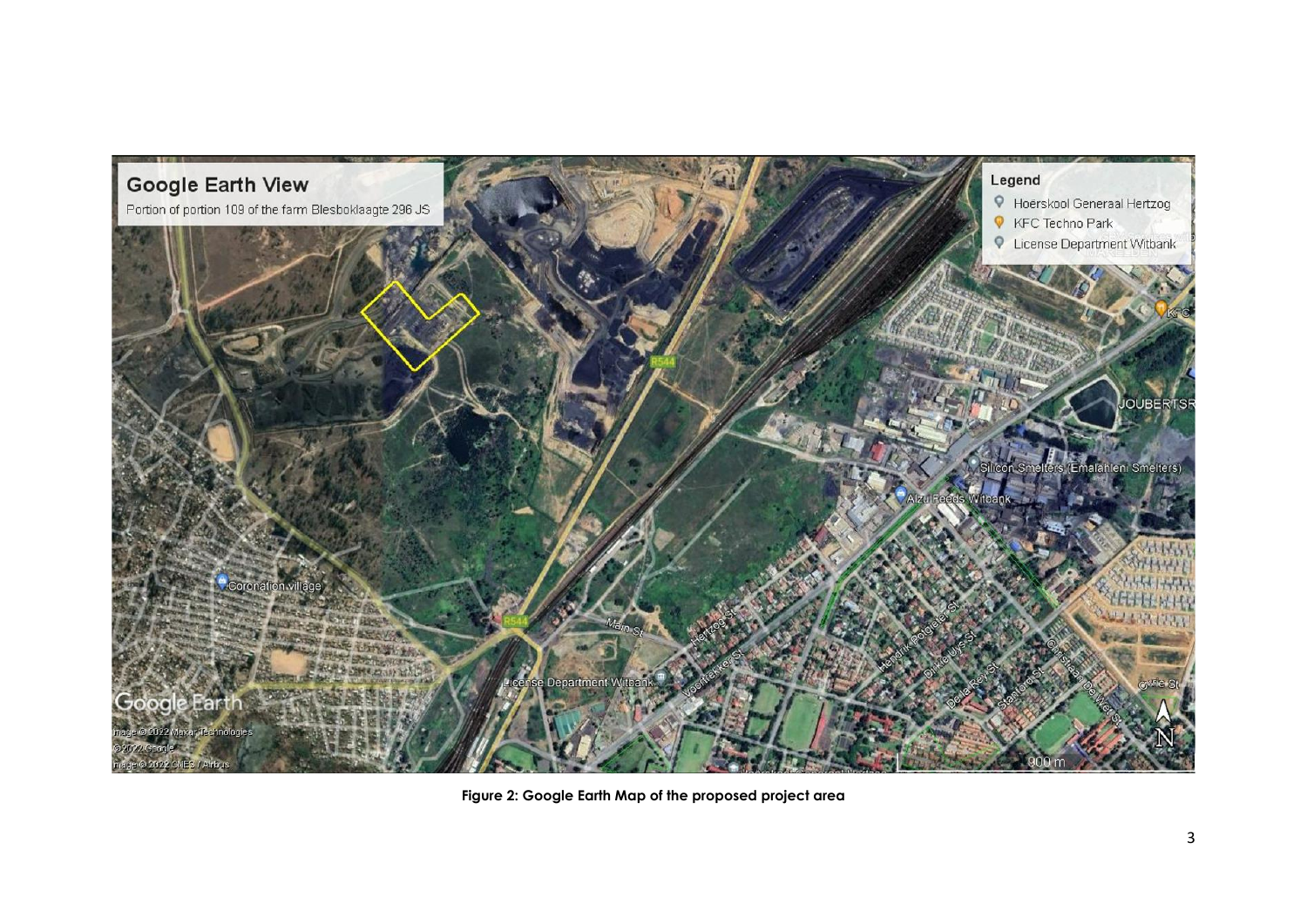#### **BASIC AND ENVIRONMENTAL IMPACT ASSESSMENT PROCESSES**

These are planning and decision-making tools used in identifying potential environmental, economic and social consequences of a proposed activity prior the commencement of the activity.

These together with the public issues and concerns are to be identified sufficiently early so that they can be assessed and incorporated into the final reports when/if necessary.

These tools are regarded crucial because they are utilized in order to demonstrate to the relevant stakeholders about the potential impacts, which in turn leads to the Mining application process being a success or declined.

#### **PUBLIC PARTICIPATION PROCESS**

Public Participation remains a cornerstone of the Environmental Impact Assessment process. It ensures provision of relevant and enough information with openness and transparency. Public Participation process presents to I&APs, an opportunity to understand what the project is about, and affords them an opportunity to make valuable contributions towards the EIA process.

I&AP can be any person, group of persons or organization interested in or affected by the proposed activity, and any organ of state that may have jurisdiction over any aspect of the activity.

The key objective of PPP during the EIA process is to afford the I&APs with an opportunity to comment and provide valuable inputs during the planning phase of the project.

For this specific proposed project, I&APs will be given a period of 30 days to comment and raise issues/concerns with regards to this BID.

Kindly keep the following dates:

- ❖ Stakeholder engagement and consultation: **Friday the 8 th of April 2022- Tuesday the 10th of May 2022**
- ❖ Review of draft BAR & EMPr: **Wednesday the 11th of May 2022 – Wednesday the 8th of June 2022**
- ❖ Submission of the Final BAR & EMPr: **No later than Tuesday 14th of June 2022**